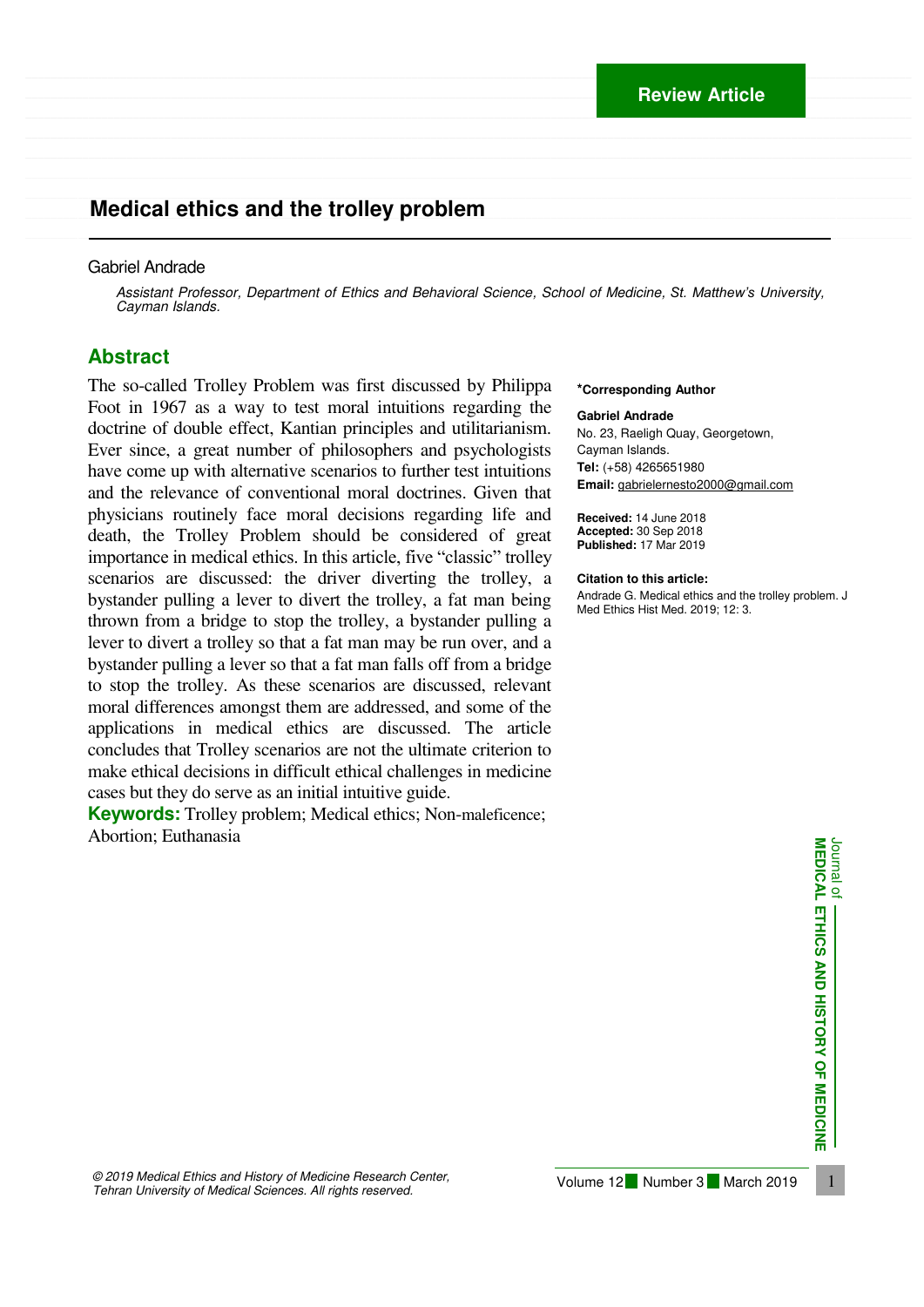## **Introduction**

## *The Primacy of Non-Maleficence in Medical Ethics*

With some oversimplification, it could be argued that medical ethics is about balancing the four main principles long recognized as central in medical practice throughout the ages: autonomy, beneficence, nonmaleficence, and justice (1). It is commonly agreed that, ever since the beginnings of ethical reflection, non-maleficence has been the most important of all principles, and should be given priority when in conflict with others  $(2)$ .

Although Hippocrates did not explicitly mention the phrase "first do no harm" in his Oath (the original version actually states, "Abstain from doing harm"), it is enshrined in the common medical understanding of ethics (3). And indeed, this principle prevails above others.

**EXAMPLE 12 Number 3 March 2019**<br> **EXAMPLE 12 OF MARCH 2019**<br> **EXAMPLE 12 OF MARCH 2019**<br> **EXAMPLE 12 March 2019**<br> **EXAMPLE 12 Number 3 March 2019**<br> **EXAMPLE 12 Number 3 March 2019**<br> **EXAMPLE 12 Number 3 March 2019** Take, for example, the case of a person suffering from minor pain, who asks her doctor for a massive administration of morphine. When considering the principle of autonomy, it would seem that the right thing to do is to, indeed, comply with the patient's request. But, as much as morphine is a dangerous substance with great abuse potential, the physician should be aware that its administration will ultimately cause great harm. In this case, autonomy would be at odds with non-maleficence, and the doctor must privilege the latter over the former. First, do no harm. Although the patient may desire a specific procedure, the physician is required to think about whether or not that particular procedure will be harmful for the patient. If in conscience the doctor does believe that the procedure will be harmful, then it should not be prescribed, even if the patient asks for it.

Non-maleficence may also be at odds with beneficence. Most doctors have the legitimate desire to do good, but as the popular saying goes, the road to hell may sometimes be paved with good intentions. Some procedures may appear to be good in the short term, but they could have very prejudicial consequences in the long term (or perhaps even in the short term). Again, the prime principle in medical ethics is first doing no harm. If, by trying to address a health problem out of a concern with beneficence, the doctor puts the patient in an even worse condition, then that procedure should not be done. That is why, amongst other things, when it comes to new biotechnologies, most ethicists prescribe a cautionary principle (4). For the most part, we do not have full knowledge of how some of the newer biotechnologies work, and it is therefore better to suspend the administration of those biotechnologies until further knowledge about their workings is gathered. Even if those biotechnologies offer good solutions to particular health problems, they may in fact cause even greater harm.

Justice may also clash with non-maleficence, and again, the latter should take precedence. The just allocation of resources in health care may sometimes imply procedures that will ultimately do more harm to patients. Consider, for example, a famous case put forth by philosopher Philippa Foot and ever since widely popularized: A surgeon has five patients who are waiting for organ transplants. The patients will die if they do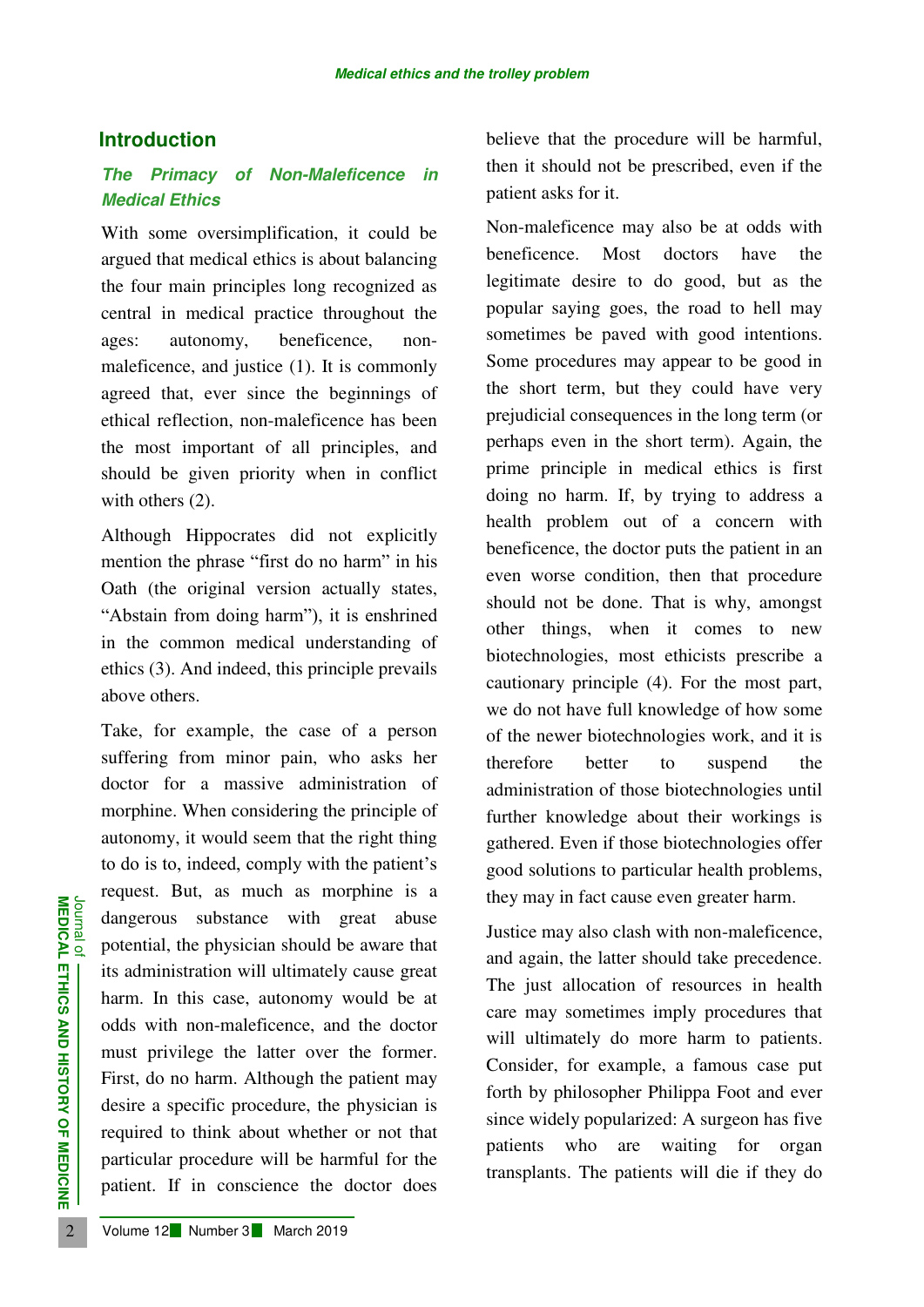not receive the organs, but the organs are not available at the time. The whole prospect changes, however, when a young traveler comes to town and goes in for a routine checkup. The doctor is performing the checkup when he realizes that the traveler's organs are healthy and incidentally compatible with his dying patients. The young man is the perfect donor, and no one would associate him with the surgeon if he were to disappear (5). The dilemma here is, should the doctor remove the organs from the healthy man in order to distribute them to the dying patients? Of-course not. Although it may be a more efficient and even just allocation of resources, it would still be a moral monstrosity to authorize such a transplant. The reasoning here is that nonmaleficence takes precedence over the other ethical principles.

It is safe to argue, then, in favor of the primacy of non-maleficence, but medical ethicists seldom ask why that should be the case. What authorizes first doing no harm? It seems that much of this reasoning relies on strong intuitive appeals. Nevertheless, these intuitive appeals face an important critique, as there may be some additional intuitions illustrated by other cases, in which it does not seem to be so clear that non-maleficence should take primacy.

### **Discussion**

### **1.** *The First Trolley Case*

Philosophers conventionally call the "Trolley Problem" a series of bizarre questions and dilemmas that derive from some particular situations that elicit moral

responses. They make reference to a trolley because, in the variants, the cases are about trolleys going down the tracks, and on their course, they run down persons who are helplessly tied to the tracks. The purpose of these cases is to test intuitions, so as to decide what actions are morally correct. These intuitions can be extended to cases (mostly medical, although by no means exclusively so, for they may also have military applications) that are structurally similar, and on that basis, we may decide what the proper course of action is.

The first trolley scenario was proposed by Philippa Foot (6), and is about a trolley that is going down the tracks, and is set on course to run down five people who are tied to the tracks. The driver of the trolley has the option to divert the trolley onto another track in which only one person is tied. Foot wondered whether or not the driver should divert the trolley.

Foot answered that, indeed, the driver should divert the trolley. A simple calculation shows why this is so. If the driver keeps the trolley on its tracks, five people will be run over and die. If, by contrast, the driver diverts the trolley, only one person will die. It seems ethically acceptable to kill one person in order to save five.

International orientations that elections and dilemmas that election and elections and dilemmas that election and elections and elections that elections that elections are five.<br>
The particular structure in the search of Nonetheless, Foot herself warned that it is not always ethically fine to kill one person to save five. Consider the case of the transplant mentioned above: a surgeon thinks about a healthy person who shows up at a hospital, and five terminally ill patients who can get cured with that person's organs. Should that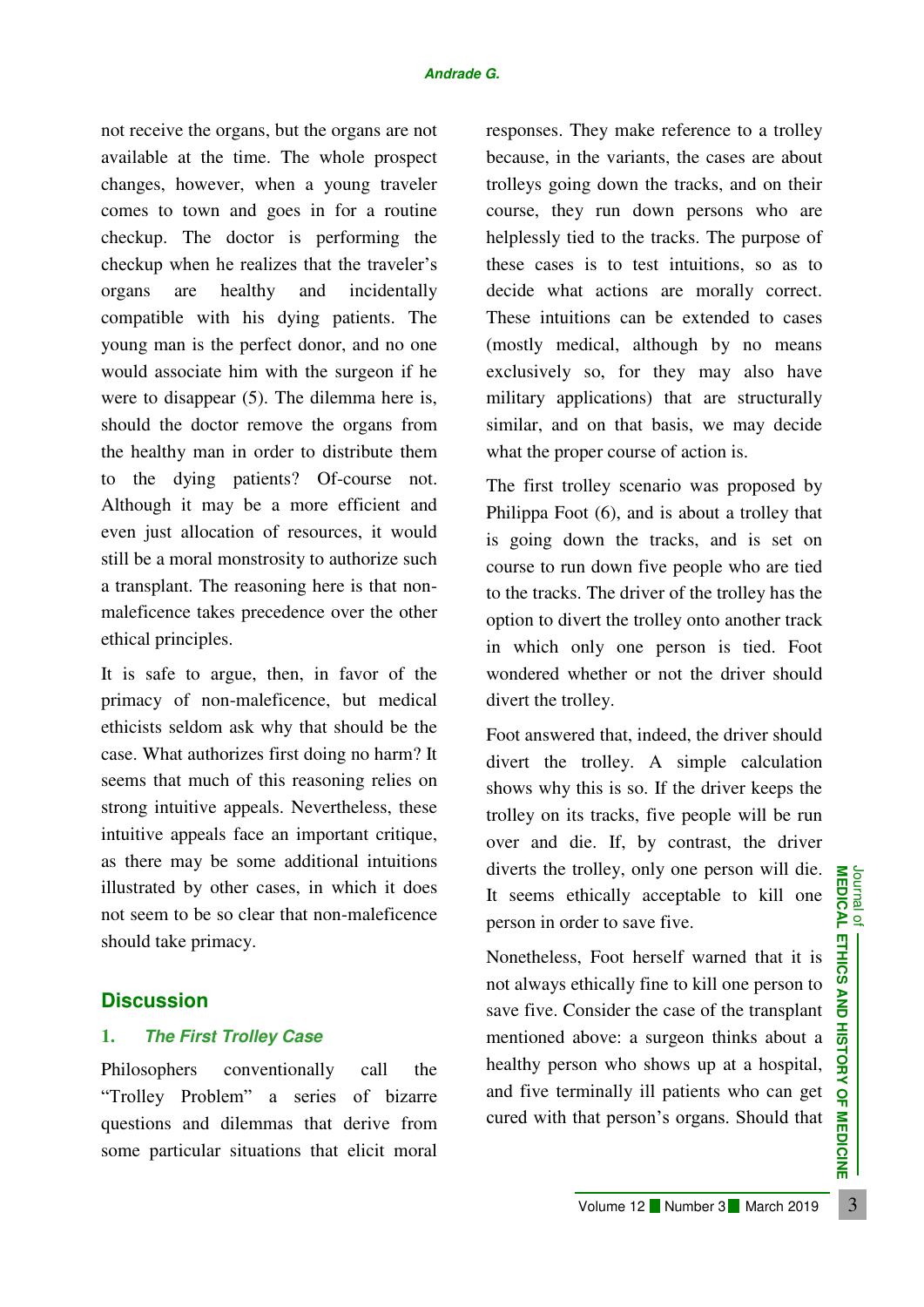person be killed so that the other five survive?

Surveys show that, overwhelmingly, respondents disapprove of such a transplant (7). Foot also disapproved, yet she wondered why in the case of the trolley it is morally acceptable to kill one in order to save five, whereas in the case of the transplant it is not morally acceptable to kill one in order to save five.

Her answer relied on a distinction between negative duties and positive duties. We have duties *not* to do certain things, and duties to do certain things (i.e., negative and positive, respectively). In Foot's estimation, negative duties are more important than positive duties, and if they ever come into conflict, negative duties should be given priority.

In the case of the transplant, there is indeed the positive duty to help the five patients. However, there is the even greater negative duty of *not* harming the healthy person. Although Foot does not address this issue, we may even ask whether the healthy person's consent would justify killing him in order to transplant his organs to save the five. The standard answer in medical ethics would be that, even in that case, it would be unethical for a doctor to carry on such a procedure. Again, non-maleficence overrides autonomy.

**EXAMPLE 12 Number 3 March 2019**<br> **EXAMPLE 12 Number 3**<br> **EXAMPLE 12 Number 3**<br> **EXAMPLE 12 Number 3**<br> **EXAMPLE 12 Number 3**<br> **EXAMPLE 12 Number 3**<br> **EXAMPLE 12 Number 3**<br> **EXAMPLE 12 Number 3**<br> **EXAMPLE 12 Number 3**<br> **EXA** In the case of the transplant, the dilemma is between killing one and letting five die. Foot clearly argues that there is no moral justification to kill the one person, as killing is a greater offence than letting die, even if five are left to die, and only one is killed. The negative duty towards the one is greater than the positive duty towards the five.

Yet, how is this different from the driver who diverts the trolley, thus killing one in order to save five? Foot argues that, in this case, the dilemma is different. It is no longer a dilemma between killing one and letting five die, but rather, between killing one and killing five. By default, the driver's original action (setting the trolley in movement) will end up in killing five people. He may choose to take another action, and thus kill one. In both scenarios, his action will ultimately kill someone. If that is the case, then it is better to kill one than to kill five. The driver has the duty not to kill anybody. But, given that his actions will ultimately kill someone, the lesser evil is to kill as few people as possible. Therefore, he is morally required to switch the trolley onto another track.

This first variant of the Trolley Problem supports the primacy of non-maleficence in medical ethics. The five patients may die as a result of the transplant not taking place, but the surgeon is not ethically at fault since he has done no harm, and that is a doctor's most important duty. In order to save the five, he would have had to kill the one person. The surgeon wisely refuses to engage in such a procedure in deference to non-maleficence.

The driver of the trolley, by contrast, does have the moral obligation to kill one in order to save five, because those five will die as a result of his own initial action. As opposed to the doctor, the driver is not in a position to claim that his duty is to first do no harm. This is because the driver already has done some harm by setting the trolley on course to kill five people. His moral duty is to take additional action to minimize his initial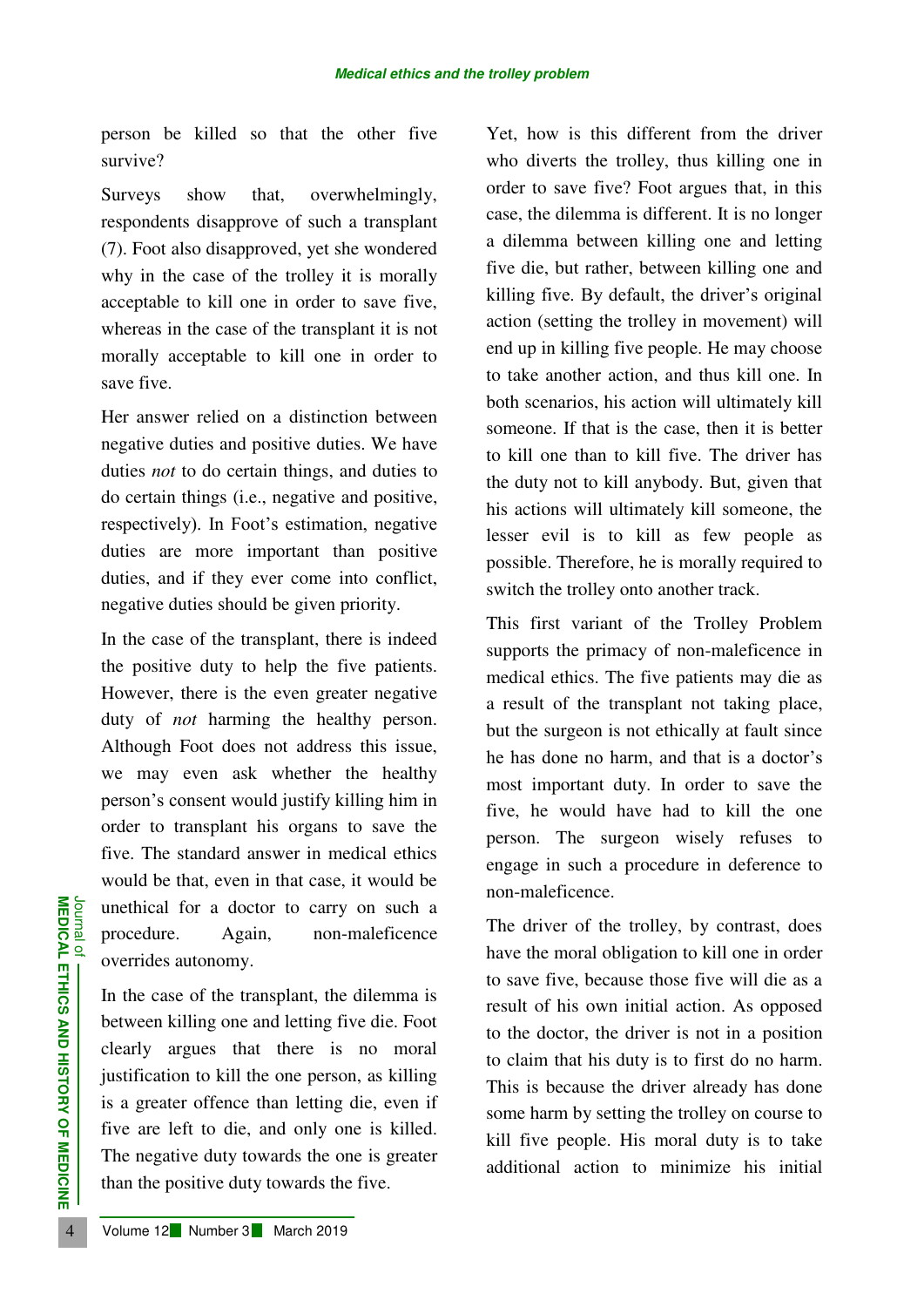harm. Killing one is not better than letting five die, but killing one is indeed better than killing five.

Foot's reasoning (and, as a corollary, the primacy of non-maleficence in medical ethics) relies on the assumption that there is a significant difference between omissions and actions, and this corresponds with negative duties vs. positive duties. Yet, this has been challenged by some philosophers, notably James Rachels (8). Foot believes there is an important ethical difference between killing and letting die. Rachels, by contrast, believes the difference is not significant.

Consider the following case as an instance: A woman desires her uncle to die, and administers poison in his coffee. Another woman also wants him dead, and is about to give him poison, but then she notices that he drinks poison from another source. She then observes him dying, and withholds the antidote in her pocket.

Rachels argues that, in this case, neither of the women is worse than the other, and intuitively, he seems to be right. According to Rachels, this indicates when it comes to killing and letting die, there is no significant difference. It also proves that there is no major difference between negative and positive duties. Rachels thus subscribes the Equivalence Thesis regarding killing and letting die.

If Rachels is right, then his claim has big implications on medical ethics, and the primacy of non-maleficence can be put into question. Rachels himself has been a defender of euthanasia. Medical ethicists conventionally differentiate between passive euthanasia and active euthanasia. Passive euthanasia proceeds by letting patients die (for example by withholding treatment or disconnecting artificial ventilators), whereas in active euthanasia death is induced through additional procedures, such as administering specific substances.

Medical ethicists typically allow for passive euthanasia if the patient consents, but condemn active euthanasia even if the patient consents (9). For the most part, legislations also support this moral stand. In no country is it illegal to withhold treatment if it is the patient's wish, but in the overwhelming majority of countries it is illegal to actively induce death, even if the patient asks for it. The moral rationale is that there is a difference between killing and letting die, and therefore, this supports the primacy of non-maleficence.

Yet, if Rachels is right and his example is intuitive and powerful enough, the difference between killing and letting die collapses, and as a result, non-maleficence may not be as primal as traditionally thought. Sometimes, it may be morally acceptable to actively do harm, for instance by killing someone in order to stop that person from suffering.

Ing and letting die, there is no significant<br>
Ference. It also proves that there is no<br>
ightarreace between negative and<br>
ightarreace between negative and<br>
ightive duties. Rachels thus subscribes the<br>
uivalence Thesis reg Although Rachels' hypothetical scenario is intuitive, there are plenty of other scenarios that lead our intuitions towards the original idea that killing and letting die are two very different things. There is a fundamental difference between murdering someone and letting hundreds of unfed children die in some Third World country due to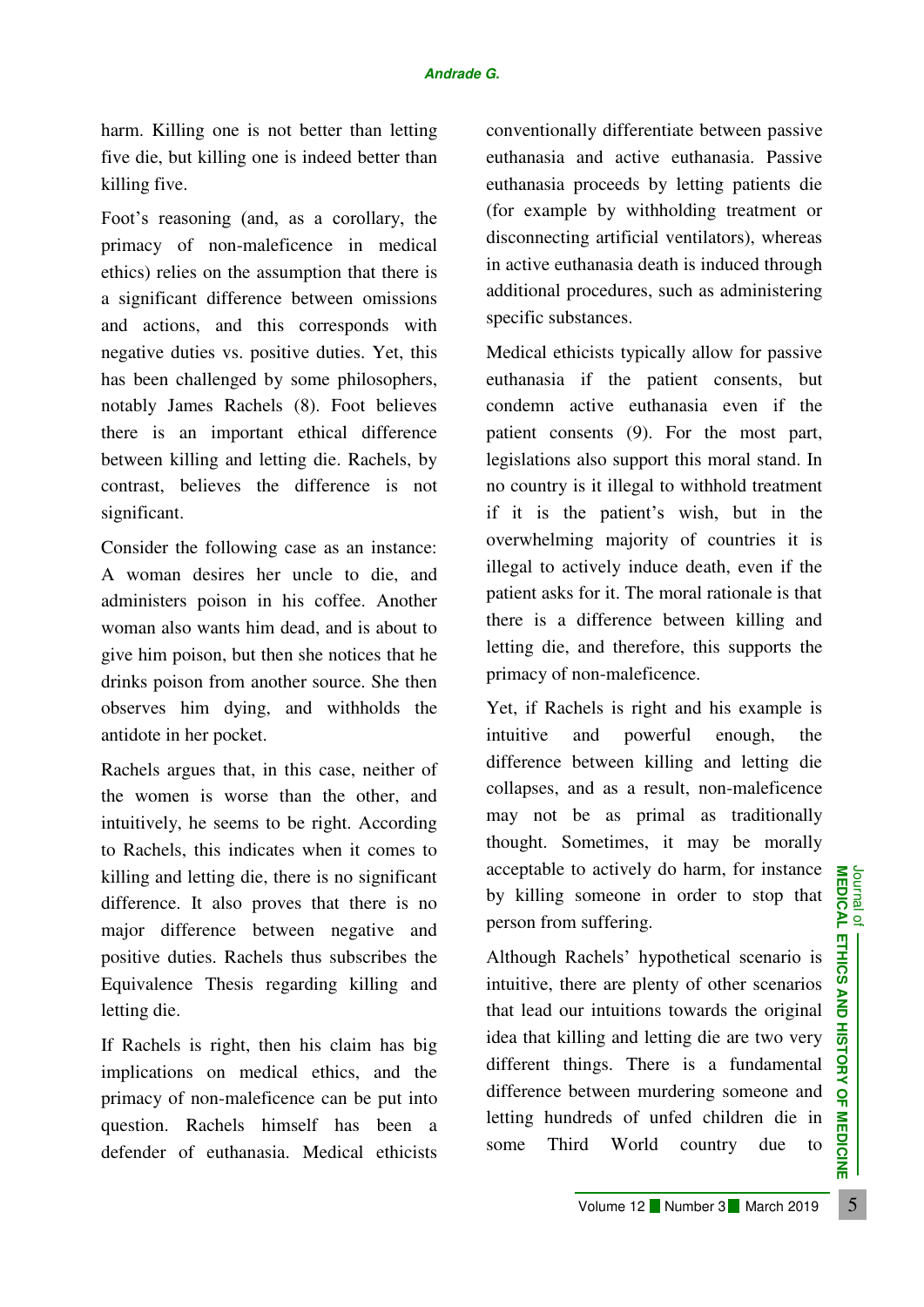indifference. We may have the moral obligation to care for those children, but it seems that that neglect will never be morally equivalent to murder.

### **2.** *The Second Trolley Case*

Intuitions, as laid out in Foot's arguments, seem to support the primacy of nonmaleficence, which justifies not killing a healthy person to distribute his organs to five sick patients. Even when harm is already done, there is justification to seek the lesser harm, as in the case of diverting the trolley to kill one instead of five.

In order to test new intuitions, philosophers have further come up with additional trolley cases. As it turns out, in some cases, it seems like causing harm is the right thing to do. Consider, for example, a variant of the Trolley Problem devised by Judith Jarvis Thomson (10).

In this scenario, very much as in the first one, a trolley is going down its path and it will run over five people. There is the option of diverting the trolley onto another track in which one person is tied. However, the difference in this case is that it is not up to the driver, but rather to someone standing by, to switch the trolley by pulling a lever. Should the bystander pull the lever?

**EXAMPLE 12 Number 3 March 2019**<br> **EXAMPLE 12 The fact that the decision now made by a bystander and not the great importance, as the bystand different dilemma. In Foot's a driver must decide whether he five people or one,** The fact that the decision now has to be made by a bystander and not the driver is of great importance, as the bystander faces a different dilemma. In Foot's analysis, the driver must decide whether he should kill five people or one, and that is why it seems morally acceptable for him to divert the trolley. The bystander, however, was not responsible for setting the trolley on its original course in the first place, and if the trolley runs over five people by going down its original path, it will not be his responsibility. If, instead, he diverts the trolley on the track to kill the one person, then it will be his responsibility. Thus, the bystander's dilemma is not killing one versus killing five, but rather, killing one versus letting five die.

We have already established that, putting Rachels' objections aside, there seems to be a significant difference between killing and letting die. That is why killing one is worse than letting five die. This explains well the moral intuitions most people have when it comes to a healthy person being killed so that his organs are distributed amongst five patients.

Yet, surveys consistently show that in the case of the bystander who has the option of pulling the lever to divert the trolley and kill one person in order to save five, the overwhelming majority of respondents have the intuition that the bystander would be morally obligated to pull the lever (11). Somehow in this case, letting five die is worse than killing one.

The intuition in favor of the primacy of nonmaleficence, then, does not seem as strong as it originally appeared. Perhaps in some cases, the rule of first doing no harm can be relaxed. The bystander would unmistakably be causing harm by pulling the lever and killing the one person on the diverted track, but he would most likely be lauded.

Yet, even if the principle of non-maleficence may be somewhat relaxed, there is still a need to be precise about when such relaxation can take place. In part, this can be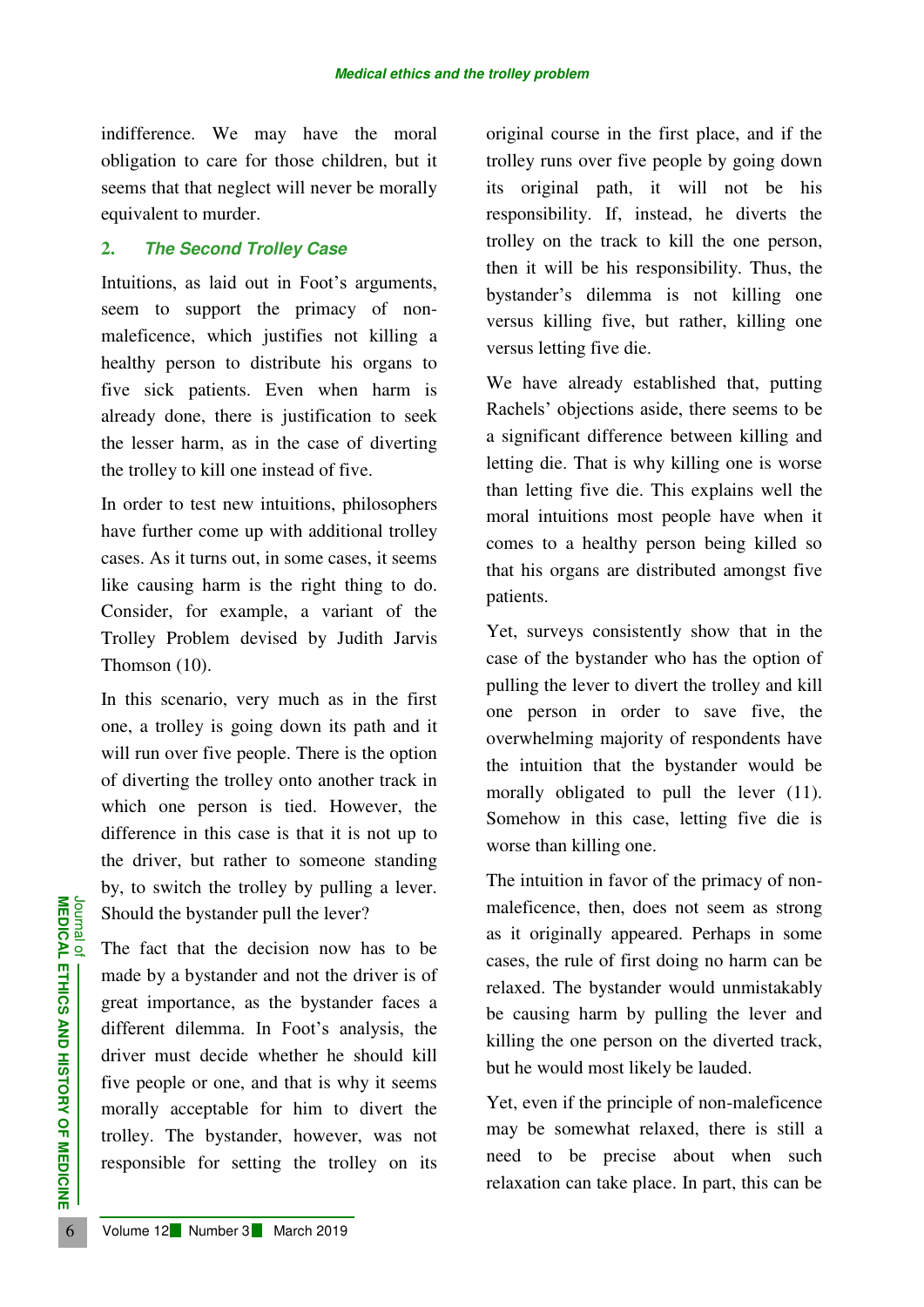done by trying to find a difference between the case of the surgeon who intends to kill a person so that five patients get his organs, and the case of a bystander who pulls the lever to divert a trolley to kill one person instead of letting five die. In both cases, the dilemma is between killing one and letting five die, yet intuitively, the morally right thing to do is very different.

The standard philosophical answer (the one tentatively provided by Thomson herself) is that, although in both cases the dilemma is between killing one and letting five die, there is a crucial difference. In the case of the surgeon seeking to kill a person to distribute his organs to five patients, that person is being used as a means to an end. In turn, in the case of the bystander who pulls the lever to divert the train to kill one person, that person would die as an unfortunate side effect of the bystander's decision, but would not be used as a means to an end.

If, somehow, the person in the hospital could escape, the surgeon's plan to save the five patients would be shattered. In that sense, the person in the hospital becomes a means to save the five patients. If instead, somehow the one person in the track could escape, that would not shatter the bystander's plan to save the five that are tied to the other track. In that sense, the one person in the track does not become a means to save the other five.

This distinction relies on Kant's moral philosophy (12). Kant famously argued that part of the moral imperative is never to treat other people as means to ends, even if those

ends are praiseworthy. Kant's philosophy is emblematically deontological, as opposed to utilitarian. Deontological ethics prescribes that moral agents do the right thing on the basis of duty, regardless of the consequences, or as the poetic phrase goes, "even if the heavens fall" (13). Utilitarian ethics, instead, allows for more accommodation, as long as the end results bring about a higher quantity of good; utilitarian ethics are consequentialist, in the sense that the worth of an action is not in its intrinsic moral character, but rather in its consequences. For Kant, if some action implies using someone as a means to an end, then that action is wrong, even if it leads to greater good. That is why killing the potential organ donor is wrong, but killing the person tied to the track is not wrong.

Most legislations follow these Kantian principles, and medical ethics is for the most part deontological. The rule of first doing no harm holds most of the time. Yet, even in those cases where some harm must be done, the Kantian principle still applies: the harm done to someone must never be a means to achieve an end.

 Volume 12 Number 3 March 2019 <sup>7</sup>**MEDICAL ETHICS AND HISTORY OF MEDICINE** Journal of As an example consider vaccines. Although pseudoscientists and popular media often exaggerate (to the point of being grossly irresponsible) (14), it is nevertheless true that vaccination campaigns do cause some harms, sometimes even deaths. Vaccinators are responsible for these deaths, yet, by doing so, they are able to save a far greater number of people who would otherwise die of preventable diseases. Strictly speaking, vaccinators face the dilemma of killing a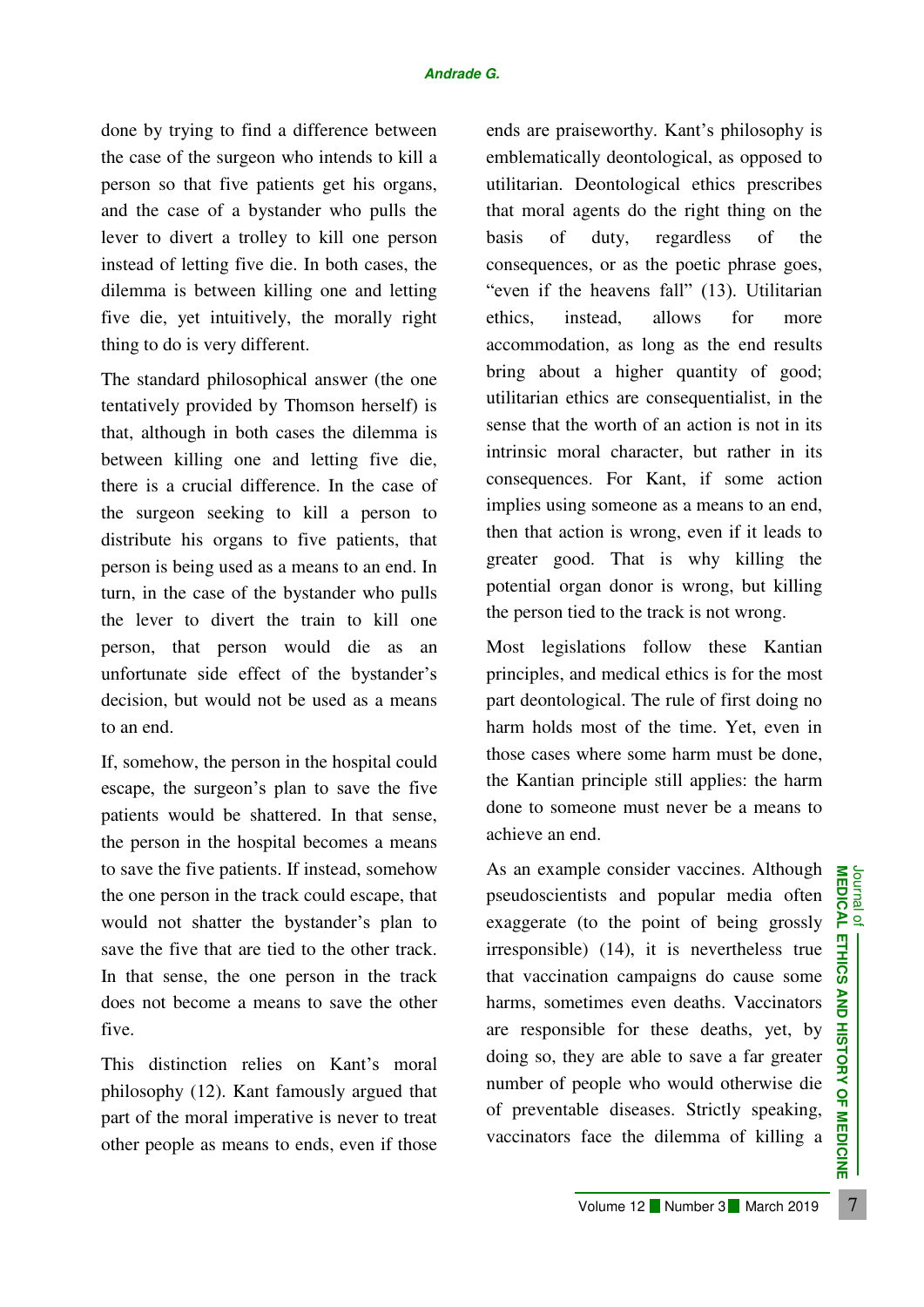few versus letting many die. If the principle of non-maleficence were to be applied very strictly, then vaccinators should refrain from administering vaccines, because after all, they do cause some harm. Yet, vaccines are considered a great moral good. This is because the case of vaccines is of the same class as the bystander who must pull the lever, and of a different class than the surgeon who thinks of killing a person to distribute his organs to save five patients.

Vaccines are considered a moral good, inasmuch as those few deaths are only side effects, and not the means, to save the greater number of lives. If somehow vaccines could be administered and no deaths would occur as a result, the plan to save more lives would not be shattered. That is how sometimes doing harm may indeed be justified.

## **3.** *The Third, Fourth and Fifth Trolley Cases*

**EXAMPLE 12 Number 3 March 2019**<br>
8 **Drawn Column 2** Seperat contributors to the Just W<br>
i.e., a philosophical consideration<br>
and when it is morally acceptal<br>
war.<br>
Aquinas acknowledged that, in<br>
innocent lives will be los Apart from the Kantian approach, philosophers have also devised another important concept as a caveat to the primacy of non-maleficence: the doctrine of double effect. Although this doctrine had many antecedents, it was first formally proposed by Thomas Aquinas in the context of military ethics (15). Aquinas is one of the great contributors to the Just War tradition, i.e., a philosophical consideration about how and when it is morally acceptable to wage war.

Aquinas acknowledged that, in every war, innocent lives will be lost, but that need not morally invalidate military actions. Civilians' deaths are morally acceptable, as long as they come as a result of what in military jargon is called "collateral damage". Granted, this rather unfortunate phrase has been abused in recent times by reckless politicians and generals, but it still has a legitimate philosophical use.

According to Aquinas, some actions may have not just one effect, but rather two, and the moral quality of those effects may vary. A given action may have one set of good effects, and one set of bad effects. Again, a strict compliance with the principle of nonmaleficence would require that those actions never be carried out in the first place, because they will cause some harm, and the prime duty is to first do no harm.

However, Aquinas' principle of double effect allows for some actions to have bad effects, as long as some conditions are met. First of all, the action itself must be morally good or morally neutral. Second, very much as in Kant's formulation, the bad effect must not be the means by which the good effect is achieved. Third, the motive must be to achieve only the good effect. And fourth, the good effect must be greater than the bad effect.

In its military applications, this doctrine would allow the bombing of the enemy's bases, and as a result, the death of some civilians. The bad effects (the civilians' death) are proportional to the good effects (for example, the destruction of the enemy's air force), and most importantly, the bad effects are not means to the good effects. If somehow the civilians could survive the bombing, the plan would still hold. This is very different from, for instance, the atomic bombing of Hiroshima. Even if, as sometimes (dubiously) claimed, this atomic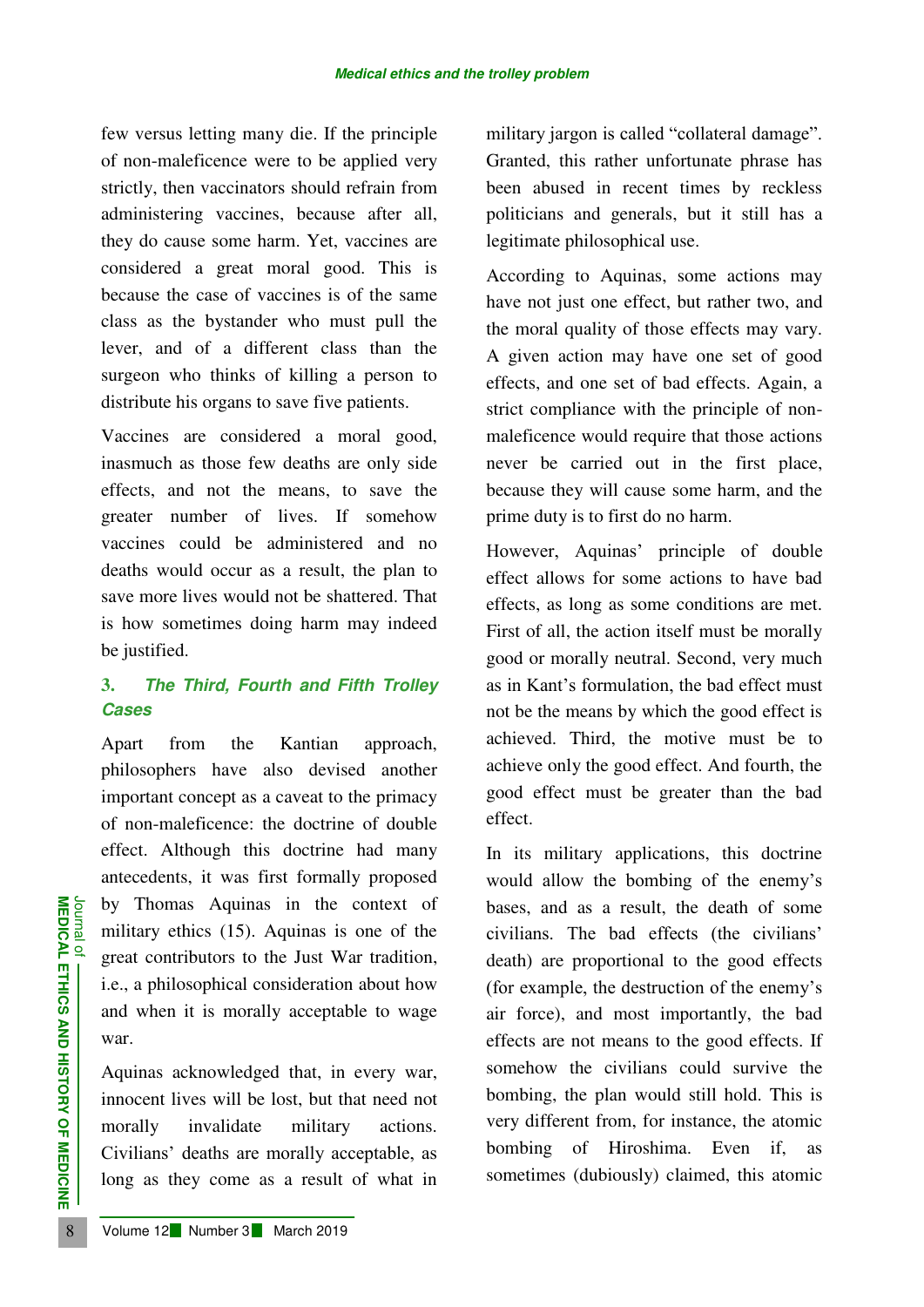bombing brought about the end of World War II, it would still be considered immoral, because the civilians were directly targeted, and their death became the means to the end. If somehow Hiroshima's civilians survived the atomic bomb, the original plan would not have worked.

The bad effects may be foreseen, but never intended. To get back to medical ethics, consider the case of vaccines previously mentioned. A public health official may foresee that, when a vaccination campaign is begun, some people will die as a result of the vaccines themselves. Yet, the public health official will never intend such deaths, and he will anticipate that the few deaths caused by vaccines are far fewer than the lives saved by the vaccine, thus complying with the requisite of proportionality. The public health official intends to save a greater number of people from dying of preventable diseases; he does not intend to have a very small number of people die from vaccine administration.

The muthons regarding this doctrine. Consider a<br>
Hey that is going on its path, and it is<br>
trolley, truly intends the fat man's death,  $\frac{1}{\sqrt{2}}$ <br>
out to run over five people tied to the<br>
even if that person claims diff Can we then rely on the doctrine of double effect? Thomson herself came up with yet another trolley scenario, in order to test intuitions regarding this doctrine. Consider a trolley that is going on its path, and it is about to run over five people tied to the track. The trolley is about to go underneath a bridge; on that bridge, there is a fat man. If that fat man is pushed over the bridge, his weight will stop the oncoming trolley, he will die, but the five tied to the track will be saved. Should the fat man be pushed?

When asked about the bystander who pulls the lever to redirect the trolley and kill one

person, the overwhelming majority of respondents morally authorize the hypothetical bystander. However, when those same respondents are asked about pushing the fat man, the percentage of approval is much lower (11). This is at first strange, because in terms of numbers, both cases are structurally similar: killing one versus letting five die.

However, the doctrine of double effect makes the difference clearer. The bystander foresees the death of the person attached to the track, but does not intend it. By contrast, the person pushing the fat man not only foresees the fat man's death, but also intends it. The fat man's death is the means to save the five persons tied to the track.

It may be objected that the fat man's death is not really intended. Whoever pushed the fat man only wanted him to serve as a buffer against the incoming trolley, and did not wish his death per se. However, proponents of the doctrine of double effect counter that, if in factual terms an action is intrinsically inseparable from its immediate consequence, then that particular consequence must be considered as intended. In that regard, whoever pushes the fat man to stop the trolley, truly intends the fat man's death, even if that person claims differently.

Again, this has implications on medical ethics and the principle of non-maleficence. Some medical procedures cause harm, but that need not imply that a physician should refrain altogether from administering such procedures. If the action causes harm but also an even greater good, and if the harm is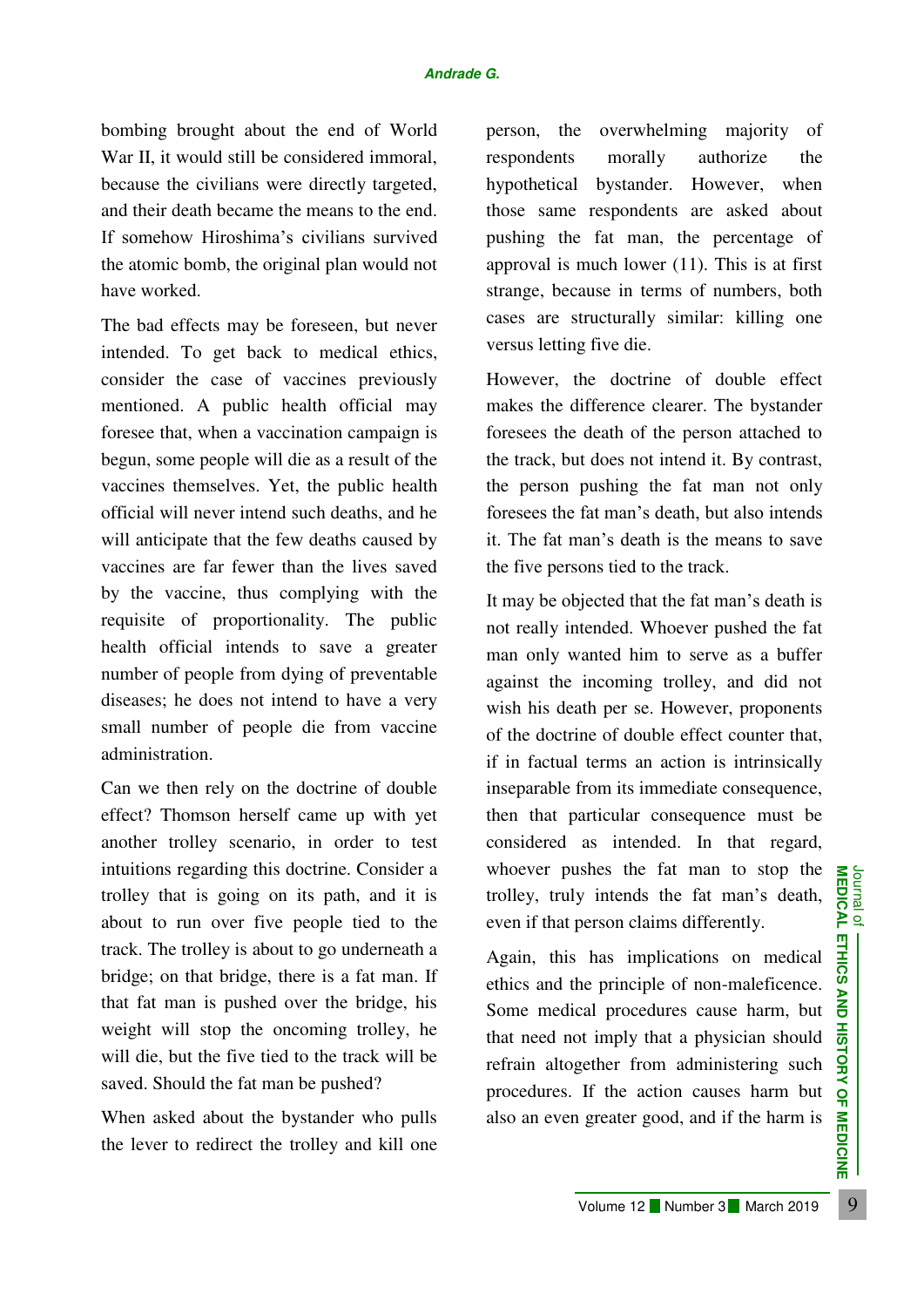foreseen but not intended, then the action can indeed be carried out.

This principle has applications in two very delicate subjects in medical ethics: abortion and euthanasia. Consider the case of a pregnant woman who has been diagnosed with uterine cancer, and the only way to treat her is by removing the uterus (16). This will end the fetus' life. Yet, even those religious traditions (especially Catholicism) that are staunchly opposed to abortion, would allow such a procedure, on the basis of the doctrine of double effect. Although the surgeon may foresee that by removing the uterus, the fetus will die, he does not intend it. However, performing an abortion just because the mother's life is in danger, but directly targeting the fetus, would not be allowed according to Catholic standards. Again, this would not receive moral approval, because the harm would be intended, and not merely foreseen.

The administration of morphine d<br>
death of the patient, it only came<br>
result of a morally neutral<br>
administering morphine. The<br>
have foreseen, but never in<br>
patient's death. His intention wa<br>
the patient, but to relieve hi Similarly, consider the case of a terminal patient whose death is imminent and is in severe pain. In order to alleviate pain, the physician administers a dose of morphine, and as a result, the patient dies (17). Is this euthanasia? Not strictly speaking. Although the administration of morphine did cause the death of the patient, it only came about as a result of a morally neutral action, i.e., administering morphine. The doctor may have foreseen, but never intended, the patient's death. His intention was not to kill the patient, but to relieve his pain. If the patient had survived the morphine shot, the doctor would have been satisfied.

In a case like this, the patient's condition must indeed be terminal, and her death imminent. After all, death is the greatest harm, and death as a side effect does not seem to be proportional to the action, hence violating the requisite of proportionality. Yet, if the patient is about to die anyways, then the patient's death may be tolerated as an unintended side effect of the pain alleviating action.

This would be different from, for example, mercy killing. Consider this case, as suggested by Tony Hope: A truck is on fire, with the driver trapped inside. He cannot be saved, and will soon die. The driver has a friend who is outside the tuck with a gun in his hand. If the driver asks this friend to shoot him, he will die a much less painful death than if he burns alive in the flames (18). Hope attempts to make the case that the moral thing to do would be to shoot the driver in order to relieve his desperate pain. Yet, according to conventional medical ethics, relying on the doctrine of double effect, killing the driver would be immoral. Even if the ultimate intention is the relief of pain, there is the mediating intention of killing the driver. As opposed to utilitarianism, the doctrine of double effect does give its share of importance to intentions. In that regard, such a doctrine is part of the deontological understanding of ethics. Harms may be done, but they can never be intended, only foreseen.

This case of mercy killing suggests that, perhaps in some cases, the doctrine of double effect should be put on hold, given the desperation of the person who asks to be killed. Thomson herself came up with yet another trolley scenario that puts in doubt the relevance of the doctrine of double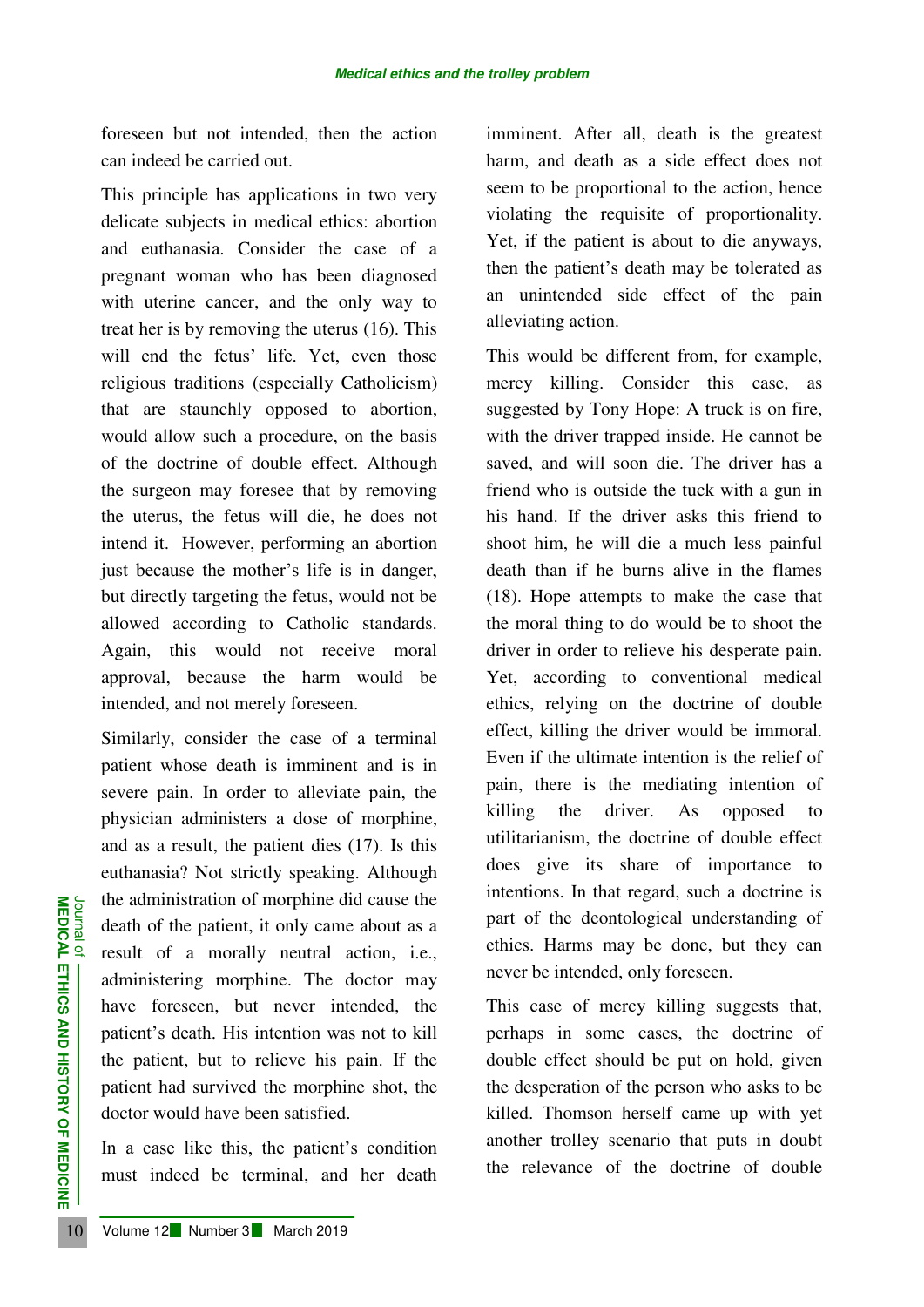effect. Consider a trolley that, on its path, will run over five people tied to the track. There is a looping track that eventually goes back to the original track. In that looping track, a fat man is tied. If the trolley is diverted onto the looping track, the weight of the fat man will stop the trolley, and thus, the five lives will be spared. Should a bystander pull the lever to divert the trolley?

Surprisingly, most respondents to this question approve of diverting the trolley in this case (11). This is very strange. In this case, the fat man is used as a means to an end. If somehow he escapes, the plan to save the other five is shattered. The fat man needs to die in order to save the others. His death is not merely foreseen; it is actually intended, as it forms an integral part of the plan. Nevertheless, the same respondents who typically object to throwing down the fat man from the bridge have no qualms about diverting a trolley to run him over, precisely because he is a means to save the five.

This seems to prove that, intuitively, the doctrine of double effect is not as robust as it may appear. In some circumstances, harm can be done, even intentionally so, if it actually leads to a greater good. Thomson put forth this scenario in order to challenge the doctrine of double effect. However, she did not really attempt to offer an explanation as to why the case of the fat man being thrown from the bridge seems morally repugnant, but the case of the fat man being run over by the trolley in the looping track seems to gain moral support. Indeed, it remains mysterious to most philosophers.

Perhaps the difference is that in the case of the fat man being thrown from the bridge, the action is deliberately initiated by the person who throws the fat man. However, in the case of the bystander diverting the trolley in order to run over the fat man, the bystander has not initiated the action, but is only intervening in the last minute. The intervention is clearly direct in the former case, but less so in the latter, and intuitively, this seems to be an important moral difference. In other words, the level of participation in the act seems to be relevant here.

Yet another trolley scenario seems to support this notion. Suppose that the fat man is standing on the bridge, but instead of pushing him off to stop the trolley, someone may pull a lever to open a trap underneath the fat man so that he falls off from the bridge and is run over by the trolley. Should the lever be pulled? Surprisingly, the percentage of respondents who approve such an action is significantly greater than the percentage of respondents who approve of the fat man being thrown by conventional means (19).

The done, even intentionally so, if it is seems to support the intuition that a<br>stually leads to a greater good. Thomson harm being done, even if both foreseen and  $\frac{1}{10}$ <br>dottrine of double effect. However, she the me This seems to support the intuition that a harm being done, even if both foreseen and intended, is still more excusable if somehow the mechanism is not as direct. This may also have important implications in medical ethics, especially in regard to euthanasia. As of now, most legislations disapprove of euthanasia. In euthanasia, the death of the person is intended, and this is seen as a violation of the moral principle of not intending harm. Yet, if somehow the means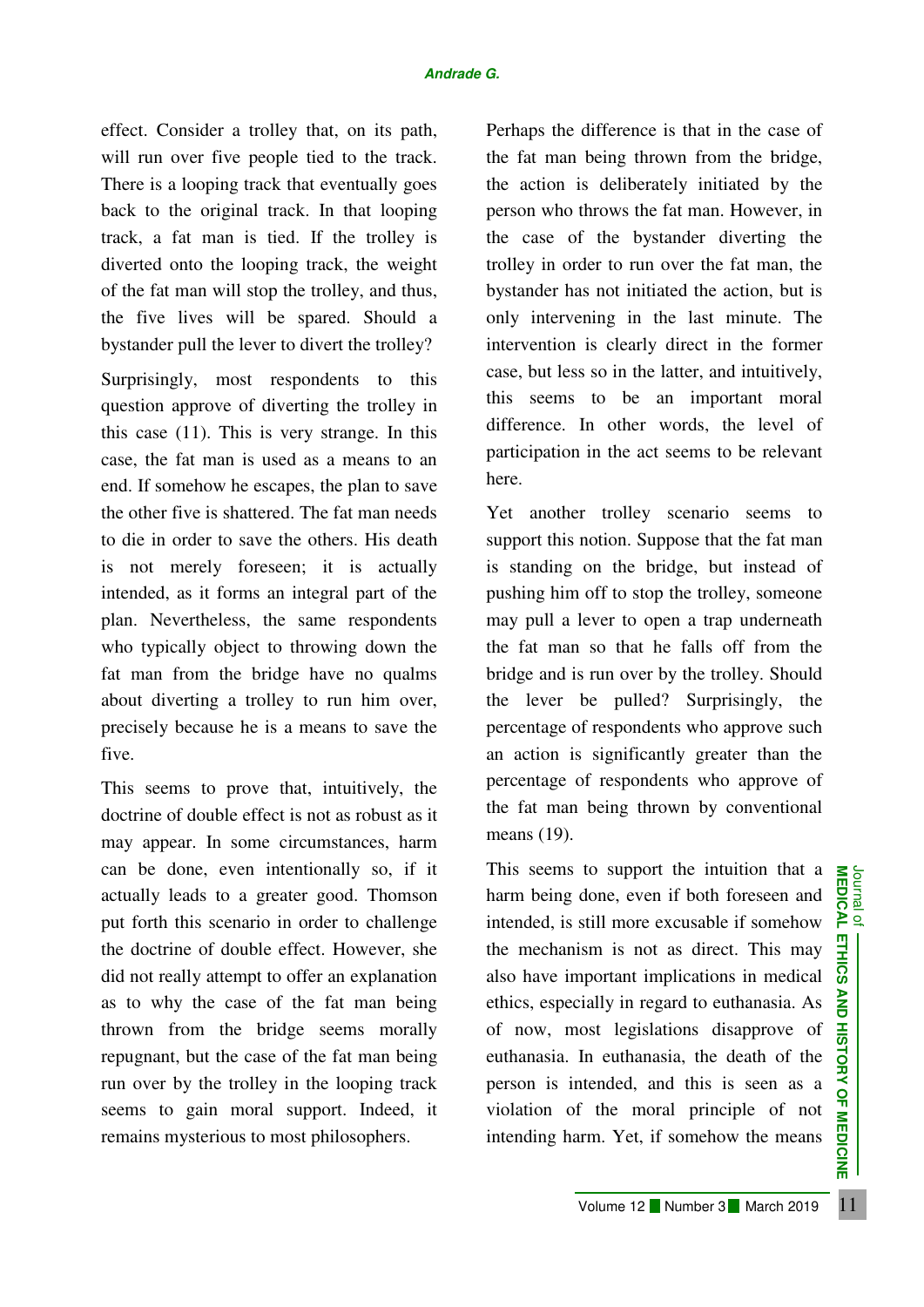to bring about the death of the person were not so direct (such as, for example, assisting the patient's death instead of directly causing it), then perhaps that could receive greater moral approval. The rule about first doing no harm could be relaxed in favor of a rule allowing harm to be done, as long as the means of doing that harm are not so direct. Thus, the trap door scenario in trolley discussions should be considered in discussions about physician-assisted suicide.

## **Conclusion**

### *Do Intuitions Really Matter?*

A considerable number of variations have been tried in Trolley Problem experiments with surveys, and as a result, psychologists now know better what psychological variables may lead respondents to answer differently. For the most part, it has been established that cognitive overload, reminders of death, and emotional appeals tend to condition subjects to be more deontological in their answers (20). By contrast, exposure to jovial or funny situations tend to condition subjects to be more utilitarian. Similarly, subjects with psychopathic tendencies and brain damage in the ventromedial area are also more likely to take actions to save a greater number of people, disregarding Kantian or double effect principles (21).

12 ISLAM CONTROLLED INCORPED THE THE THIRD THE CONTROLLED Utilitarian philosophers have given little importance to intu<br>surprisingly, most of these I have some affinity with the tradition, and their approach att entirely c Utilitarian philosophers have traditionally given little importance to intuitions. Not surprisingly, most of these philosophers have some affinity with the analytic tradition, and their approach attempts to be entirely cognitive. Cases must be analyzed rationally, regardless of what emotions or intuitions may tell us. This strict reliance on

rationality makes utilitarian philosophers much more likely to care about numbers. In their view, the bottom line is, as Bentham famously claimed, to achieve the "greatest good for the greatest number" (22). In all the trolley scenarios, utilitarians would favor whatever option in which the greater numbers of lives are saved. The moral value of an action is not in its intrinsic nature, but rather in its consequences. Utilitarians do not seem to have much patience with the primacy of non-maleficence, precisely because ultimately, this principle may trump achieving the greatest good for the greatest number.

Utilitarians disregard the power and relevance of intuitions. In their estimation, morality should be based on a thorough rational approach, and if that implies overriding some powerful feeling, so be it. Utilitarians legitimately complain that some needed modifications, in both the ethical and legal understanding of medical practice, are stopped because of emotional repulsion rather than rational analysis. In the utilitarian view, there should be no *yuck* factor in medical ethics (23).

Yet, utilitarians may be willing to admit some caveats. Perhaps not in every case should an action be done in order to save more lives. According to most utilitarians, actions should be morally judged on the basis of rules, and not acts (24). A particular action may be considered good in a particular situation, but if it is consistently done in the long term, it may turn out to be very bad. Thus, perhaps throwing the fat man from the bridge would save more lives in that particular moment, but if fat men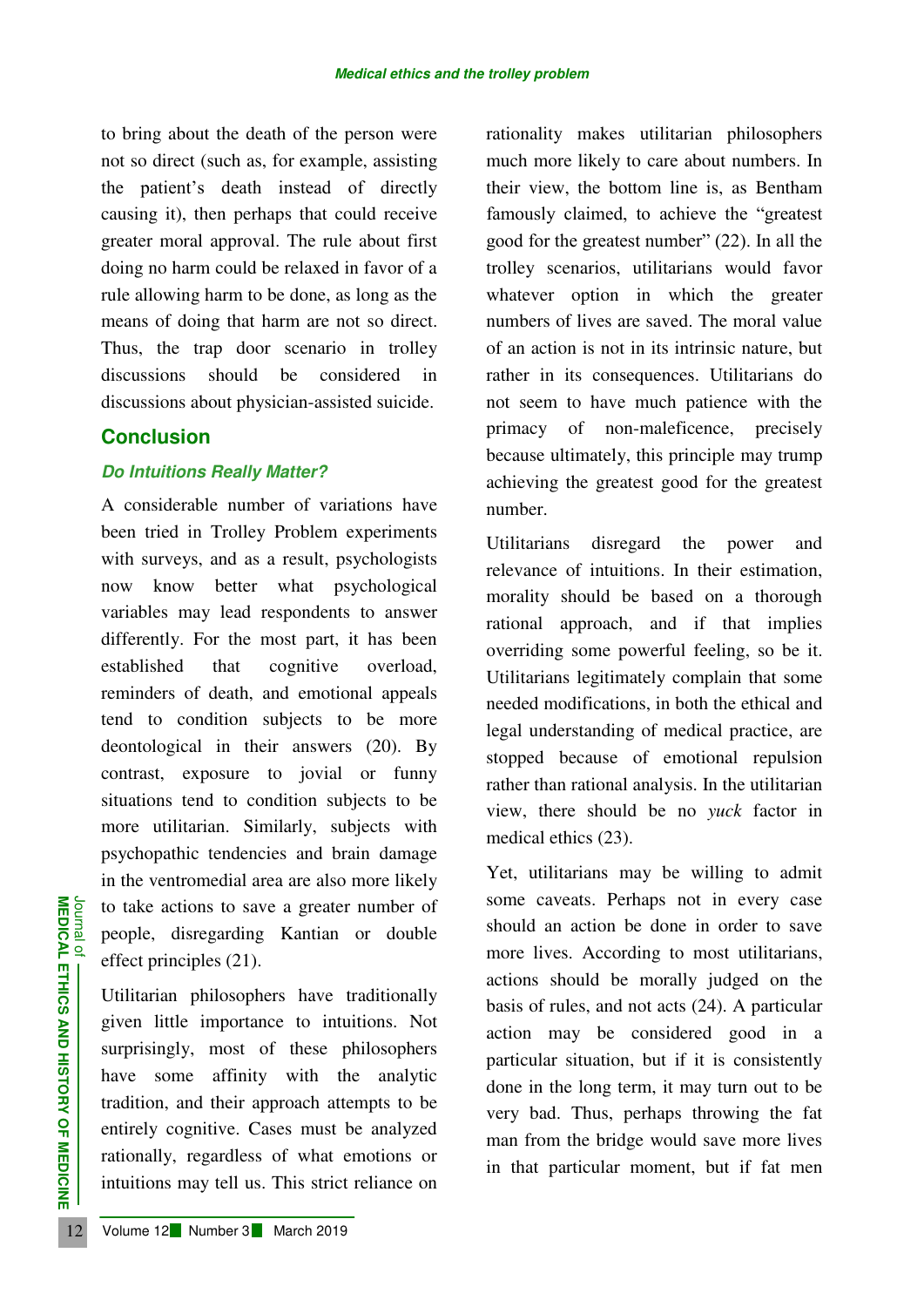were consistently thrown from bridges, great panic would prevail in the society, and the consequences could even be worse. As applied to medical ethics, this caveat is relevant. Particular medical procedures should be evaluated for their long-term consequences if they were to become rules.

Whether they judge actions on the basis of actions or rules, utilitarians still believe that this must be done on a rational basis, not an intuitive one. It is undoubtedly true that intuitions can be very deceiving, and a great number of psychological studies have been done to test people on simple cognitive tasks based on intuition, and getting them wrong (25). However, it is still open to debate whether or not moral intuitions can so easily be discarded. After all, as G.E. Moore and other moral non-cognitivist philosophers have long claimed, morality is not about facts (26). In the absence of facts, when it comes to moral judgments, perhaps we ultimately have to rely on intuitions.

Trolley scenarios are not without critics, precisely because some philosophers see no relevance in intuitions when it comes to making moral judgments (27). Other philosophers and psychologists believe the scenarios are too unrealistic to be truly meaningful (28). We may grant that it is extremely unlikely to find five people tied to the tracks of an incoming trolley, and to find a fat man standing on a bridge at that precise moment. Yet, these scenarios are not totally unrealistic, because some structural similarities do remain when we compare them to particular cases of medical ethics as discussed above. For that reason, trolley scenarios will not be the definite criterion in order to decide on things such as euthanasia or abortion, but they may certainly be used as a tool in deliberations on medical ethics.

# **Acknowledgements**

The author wishes to acknowledge St. Matthew's University School of Medicine for providing the bibliographic resources in order to carry out this research.

# **Conflict of Interests**

The author declares that there is no conflict of interests.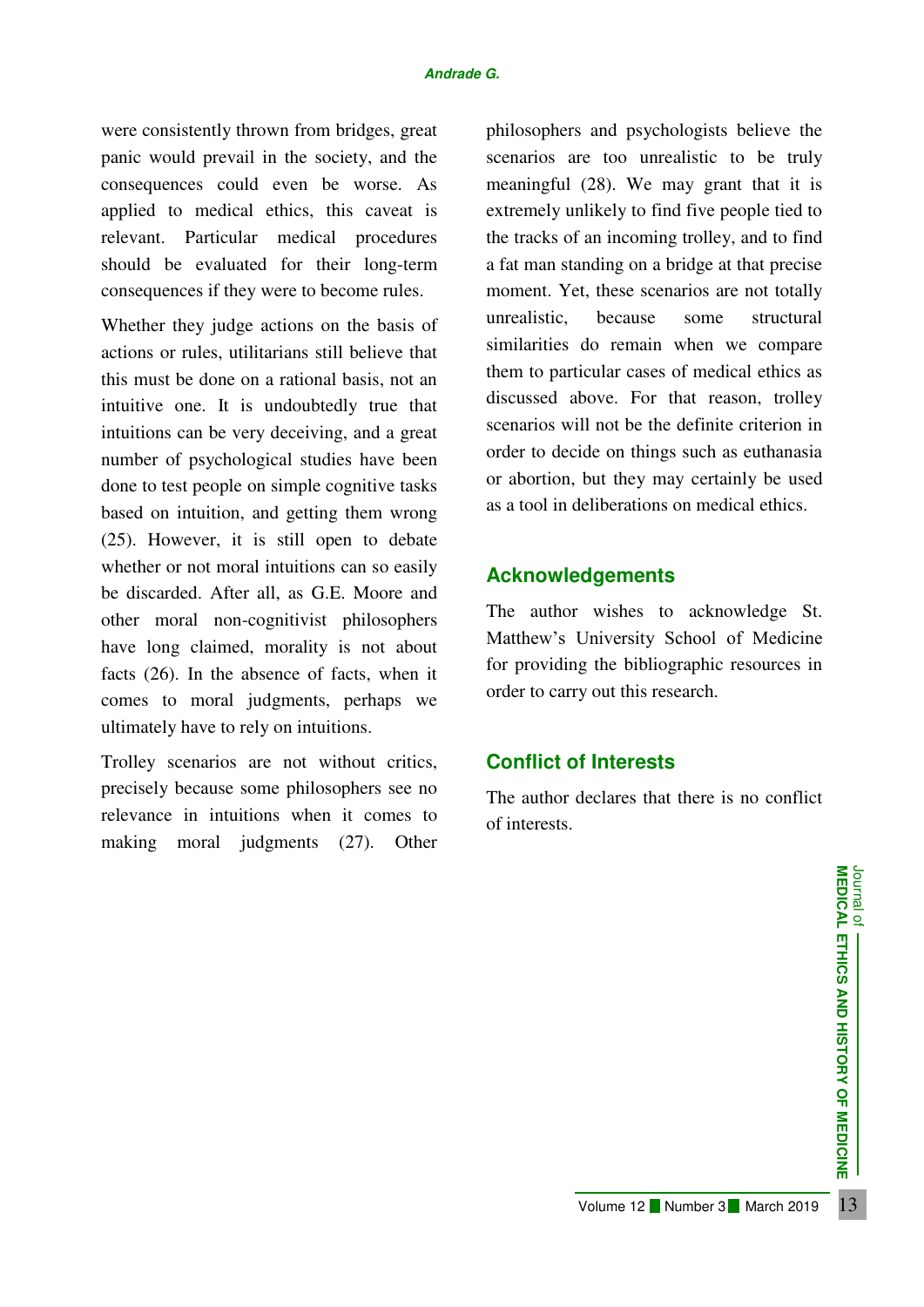## **References**

- 1. Edwards SD. Nursing Ethics: A Principle-Based Approach. UK: Palgrave MacMillan Ltd; 2009.
- 2. Svoboda T. Duties Regarding Nature: A Kantian Environmental Ethic. New York: Routledge; 2015, p. 24.
- 3. Mehring S. First Do No Harm: Medical Ethics in International Humanitarian Law. Netherlands: Martinus Nijhoff Publishers; 2014, p. 29.
- 4. Peel J. The Precautionary Principle in Practice: Environmental Decision-making and Scientific Uncertainty. Australia: Federation Press; 2005.
- 5. Landsburg S. The Big Questions: Tackling the Problems of Philosophy with Ideas from Mathematics, Economics and Physics. USA: Free Press; 2010, p. 45.
- 6. Foot P. The Problem of abortion and the doctrine of the double effect. Oxford Review.1967; 5: 5-15.
- 7. Edmonds D. Would You Kill the Fat Man? USA: Princeton University Press; 2014, p. 56.
- 8. Rachels J. Killing and letting die. In: Becker L, Becker C. Encyclopedia of Ethics. 2<sup>nd</sup> ed. New York: Routledge; 2001, Vol. 2, p. 947-50.
- 9. Loewy E. Textbook of Medical Ethics. New York: Springer Science & Business Media; 2013.
- 10. Thomson J.J. The trolley problem. Yale Law Journal. 1985; 94(6): 1395-415.
- 11. Tannsjo T. Taking life: Three Theories on the Ethics of Killing. UK: Oxford University Press; 2015, p. 58, 63, 75.
- 12. Atwell JE. Ends and Principles in Kant's Moral Thought. USA: Springer Science & Business Media; 2012.
- 13. Barry V. Cengage Advantage Books: Bioethics in a Cultural Context: Philosophy, Religion, History, Politics. New York: Cengage Learning; 2011, p. 48.
- 14. Hupp S,Jewell J. Great Myths of Child Development (Great Myths of Psychology). New York: John Wiley & Sons; 2015, p. 81.
- 15. Reichberg G. Thomas Aquinas on War and Peace. UK: Cambridge University Press; 2016, p. 175.
- 16. Kelly DF, Magill G, Have HT. Contemporary Catholic Health Care Ethics. USA: Georgetown University Press; 2004, p. 112.
- 17. Frith L, Dowrick C. General Practice and Ethics (Professional Ethics). New York: Routledge; 2012, p. 94.
- 18. Hope T. Medical Ethics: A Very Short Introduction. UK: Oxford University Press; 2004, p. 15.
- 19. Shaver R. Ethical Non Naturalism and Experimental Philosophy. In: Nuccetelli S, Seay G. Ethical Naturalism. UK: Cambridge University Press; 2012, p. 194-200.
- **EXAMPLE 12 INCREDICAL PROFILM 12 Number 3 March 2019**<br> **14** Volume 12 Number 3 March 2019<br> **14** Volume 12 Number 3 March 2019<br> **14** Volume 12 Number 3 March 2019<br> **14** Volume 12 Number 3 March 2019 20. Greene JD. Dual-process morality and the personal/impersonal distinction: a reply to McGuire, Langdon, Coltheart, and Mackenzie. Journal of Experimental Social Psychology. 2009; 45(3): 581-4.
	- 21. Raine A, Glenn A. Psychopathy: An Introduction to Biological Findings and Their Implications. USA: New York University Press, 2014, p. 96.
	- 22. Bentham J. An Introduction to the Principles of Morals and Legislation. London: New York: Courier Corporation; 2012.